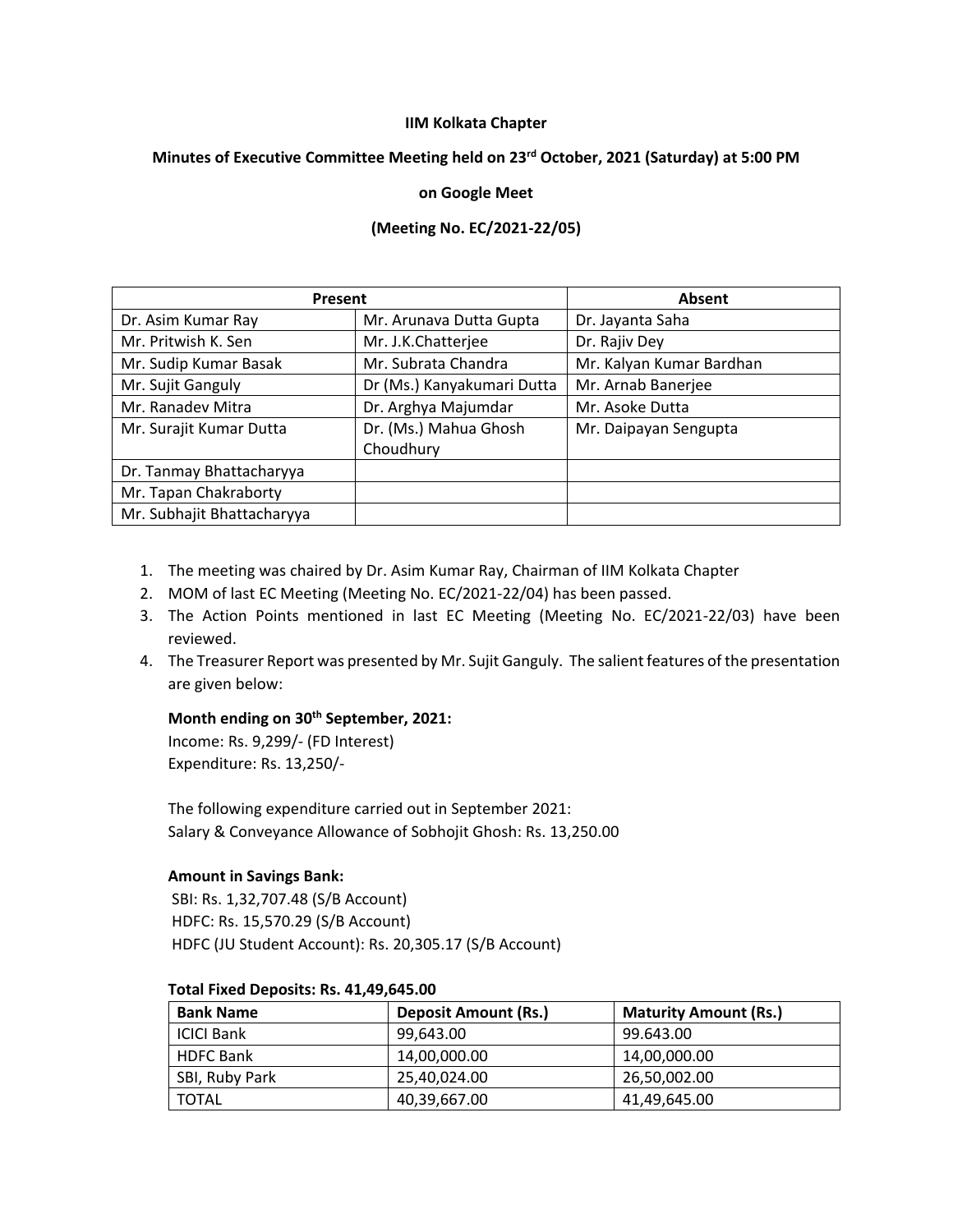It was mentioned that the FD at ICICI Bank would be maturing in November 2021. It has been decided that the proceeds of the maturity of the FD at ICICI Bank would be deposited in the S/B A/C of HDFC Bank.

 It was pointed out that the following amounts are receivable in connection with last Seminar organized by IIM Kolkata Chapter in 2019: NALCO – Rs 29,500/- (Responsibility: Mr. Sujit Ganguly) Duttcon- Rs 23,600/- (Responsibility: Mr. Surajit Dutta) SK Mitra & Co. – Rs 5,310/- (Responsibility: Mr. Sujit Ganguly & Mr. J.K.Chatterjee) Maknan- Rs. 700.00

- 5. Dr. Tanmay Bhattacharyya briefed about the progress made so far in organizing the International Seminar to be held virtually on November 13, 2021 IIM ATM to be held during November 14-15, 2021.
- 6. Dr. A.K.Ray briefed about the progress made in organizing the program on "Demystifying Industry 4.0" to be organized by IIM Kolkata Chapter, IIChE Kolkata Regional Chapter and Jadavpur University. The salient features of the progress made so far are given below:
	- The total program will have three parts Curtain Raiser, Webinar and Seminar.
	- Curtain Raiser will be held in hybrid mode at Dr. H.L.Roy Auditorium, IIChE Head Quarter, Jadavpur University on 27<sup>th</sup> November 2021 at 3:00PM. Mr. TV Narendran, MD, Tata Steel will be the Chief Guest and will deliver his address in virtual mode. Prof. P.P.Chakraborty, Former Director, IIT Kharagpur will be the Key-note speaker. The draft program of Curtain Raiser has been finalized and the final program would be circulated shortly.
	- Webinar will be held during January 2022 June 2022 and will have a series of lectures. The speakers in the webinar have been identified.
	- Physical Seminar will be organized in Hotel Taj Bengal, Kolkata in July, 2021
	- The draft brochure of the whole program has been finalized and the final brochure would be circulated shortly.
	- There will be no registration fee for the Curtain Raiser and Webinar program but the delegates will have to register beforehand for joining the program.
	- The announcement regarding the program (including the Registration process) will be uploaded in the Website of IIM Kolkata Chapter, the layout of which along with other modifications to be incorporated in the IIM Kolkata Website has been given to Dr. Jayanta Saha getting it implemented through our Website developer.
	- A seed money of around Rs. 20,000/- would be required to organize the program, which will be equally shared by IIM Kolkata Chapter and IIChE Kolkata Regional Chapter. EC approved release of Rs. 10,000/- (max.) as seed money.
	- It was suggested that a virtual meeting of the members of the organizing committee for IIM Kolkata Chapter, IIChE Kolkata Regional Chapter and Jadavpur University will be held on 25th October 2021 at 7:00 PM.